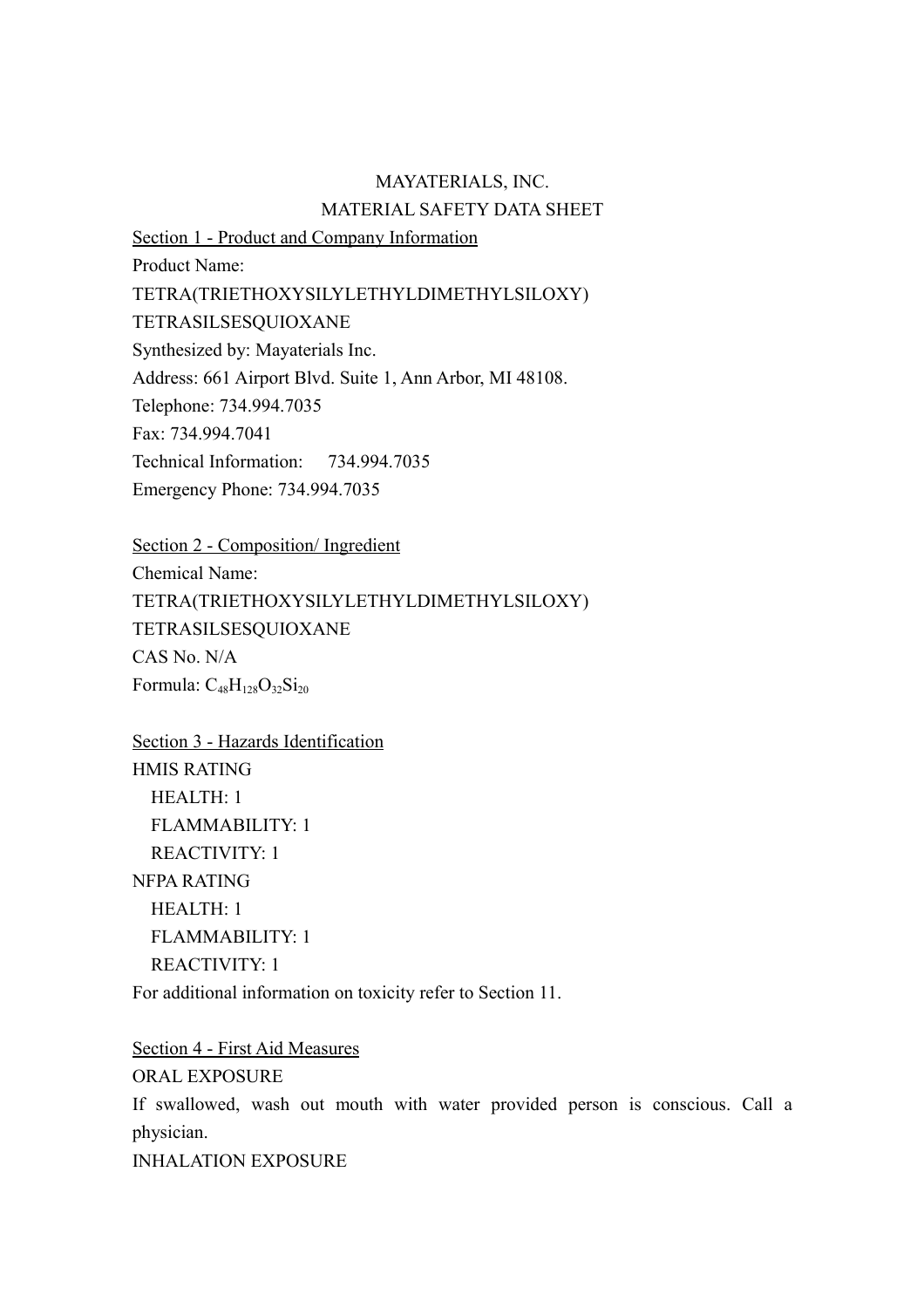If inhaled, remove to fresh air. If not breathing, give artificial respiration. If breathing becomes difficult, give oxygen.

DERMAL EXPOSURE

In case of skin contact, immediately wash skin with soap and copious amounts of water. EYE EXPOSURE

In case of contact with eyes, flush with copious amounts of water for at least 15 minutes. Assure adequate flushing by separating the eyelids with fingers. Call a physician.

Section 5 - Fire Fighting Measures FLASH PIONT: N/A AUTOIGNITION TEMP: N/A FLAMMABILITY: N/A

EXTINGUISHING MEDIA

Suitable: For small fires use media such as "alcohol" foam, dry chemical or carbon dioxide. For large fires, apply water from as far as possible. Use very large quantities (flooding) of water applied as a mist or spry. Solid streams of water may be ineffective. Cool all affected containers with flooding quantities of water.

FIREFIGHTING

Protective Equipment: Wear self-contained breathing apparatus and protective clothing to prevent contact with skin and eyes.

Specific Hazard(s): Combustible liquid. Emits toxic fumes under fire conditions.

Section 6 - Accidental Release Measures

PROCEDURE TO BE FOLLOWED IN CASE OF LEAK OR SPILL

Evacuate area.

PROCEDURE(S) OF PERSONAL PRECAUTION(S)

Wear respirator, chemical safety goggles, rubber boots and heavy rubber gloves.

METHODS FOR CLEANING UP

Cover with dry-lime, sand or soda ash. Place in covered containers using non-sparking tools and transport outdoors. Ventilate area and wash spill site after material pickup is complete.

Section 7 - Handling and Storage HANDLING

User Exposure: Avoid breathing vapor. Avoid contact with eyes, skin, and clothing.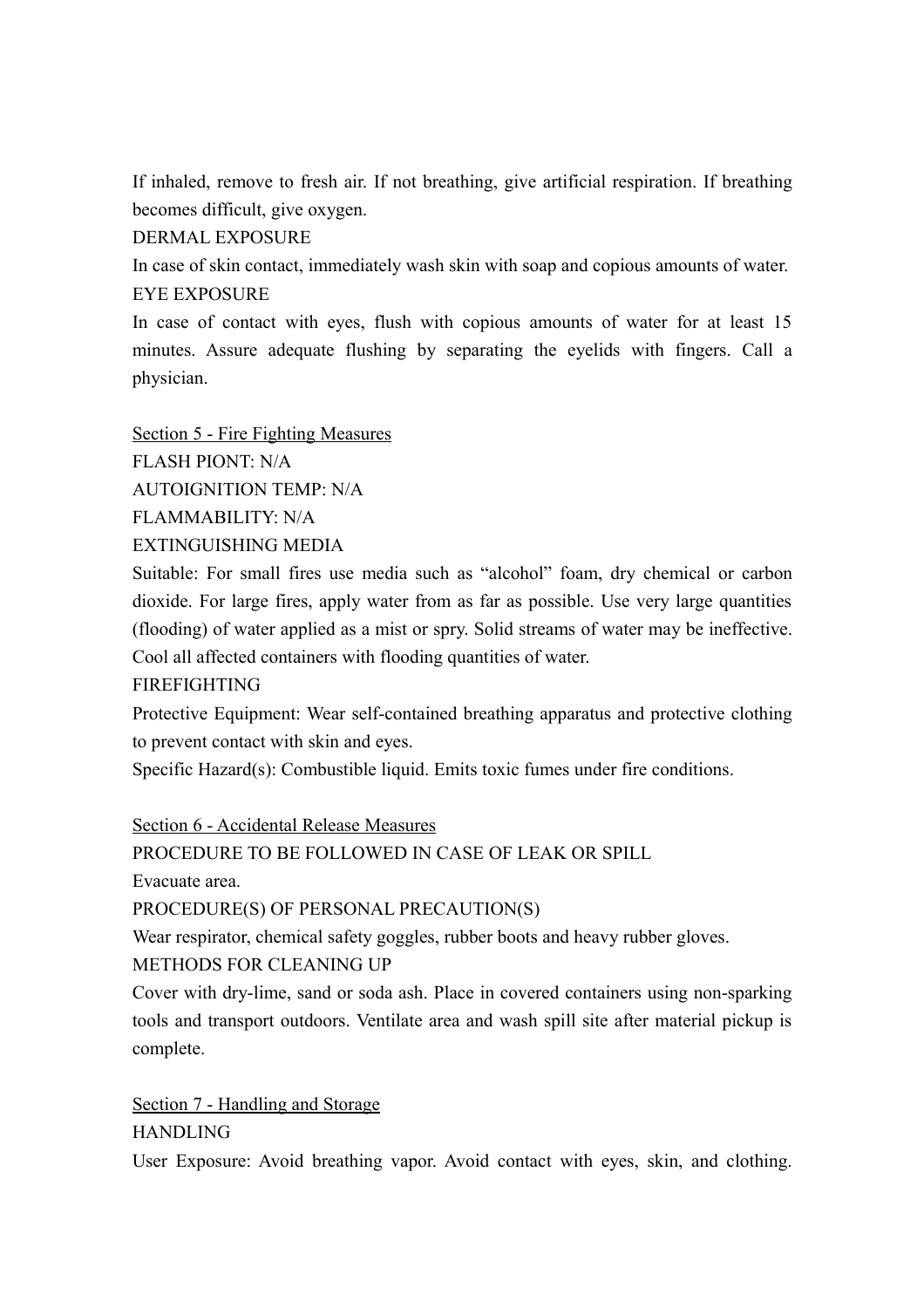Avoid prolonged or repeated exposure. STORAGE Suitable: Keep tightly closed. Store in a cool dry place. Store under nitrogen. SPECIAL REQUIREMENTS Store under inert gas.

Section 8 - Exposure Controls / PPE

ENGINEERING CONTROLS

Safety shower and eye bath. Mechanical exhaust required.

PERSONAL PROTECTIVE EQUIPMENT

Respiratory: Use respirators and components tested and approved under appropriate government standards such as NIOSH (US) or CEN (EU). Where risk assessment shows air-purifying respirators are appropriate use a full-face respirator with multi-purpose combination (US) or type ABEK (EN 14387) respirator cartridges as a backup to engineering controls. If the respirator is the sole main of protection, use a full face supplied air respirator.

Hand: Compatible chemical-resistant gloves.

Eye: Chemical safety goggles.

GENERAL HYGIENE MEASURES

Wash thoroughly after handling. Wash contaminated clothing before reuse.

Section 9 - Physical/Chemical Properties

Appearance Physical State: Liquid PROPERTIES Molecular Weight 1776 g/mol pH N/A BP/BP Range N/A MP/MP Range N/A Freezing Point N/A Vapor Pressure N/A Vapor Density N/A Saturated Vapor Conc. N/A SG/Density:  $1.09$  g/cm<sup>3</sup> at 25  $\degree$  C Bulk Density N/A Odor Threshold N/A Volatile% N/A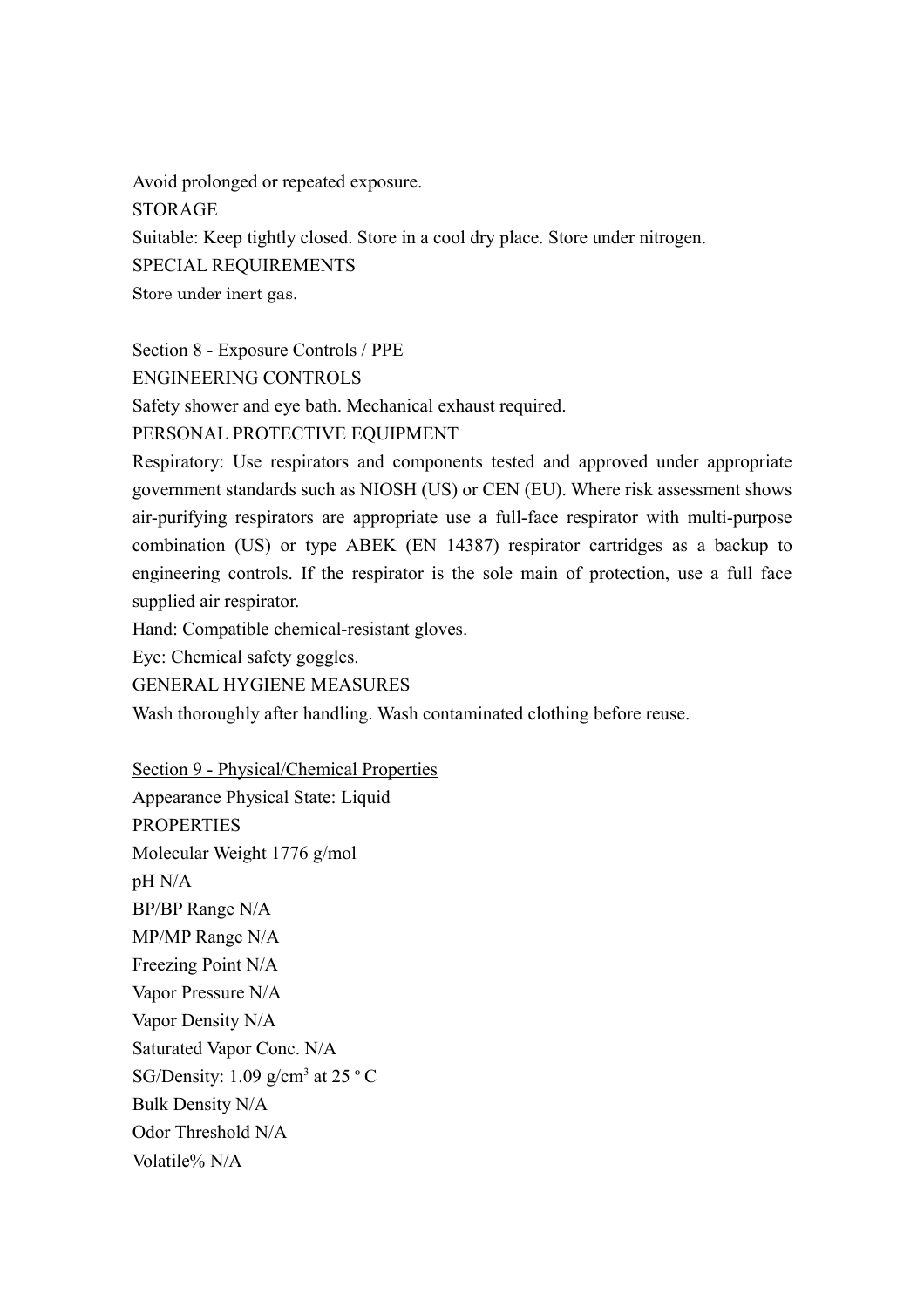VOC Content  $\leq 1$  wt  $\%$ Water Content  $\leq 1$  wt  $\%$ Solvent Content  $\leq 1$  wt  $\%$ Evaporation Rate N/A Viscosity N/A Surface Tension N/A Partition Coefficient N/A Decomposition Temp. N/A Flash point N/A Explosion Limits N/A Flammability N/A Autoignition Temp N/A Refractive Index: N/A Optical Rotation N/A Miscellaneous Data N/A Solubility: soluble in THF  $N/A$  = not available

Section 10 - Stability and Reactivity **STABILITY** Stable: Stable. Conditions to avoid: Moisture. Materials to Avoid: Strong oxidizing agents and strong bases. HAZARDOUS DECOMPOSITION PRODUCTS Hazardous Decomposition Products: Carbon monoxide, Carbon dioxide, Silicon oxide. HAZARDOUS POLYMERIZATION Hazardous Polymerization: Will not occur

Section 11 - Toxicological Information ROUTE OF EXPOSURE Skin Contact: May cause skin irritation. Skin absorption: May be harmful if absorbed through skin. Eye Contact: May cause eye irritation. Inhalation: Material may be harmful if inhaled. Material may be irritating to mucous membranes and upper respiratory tract.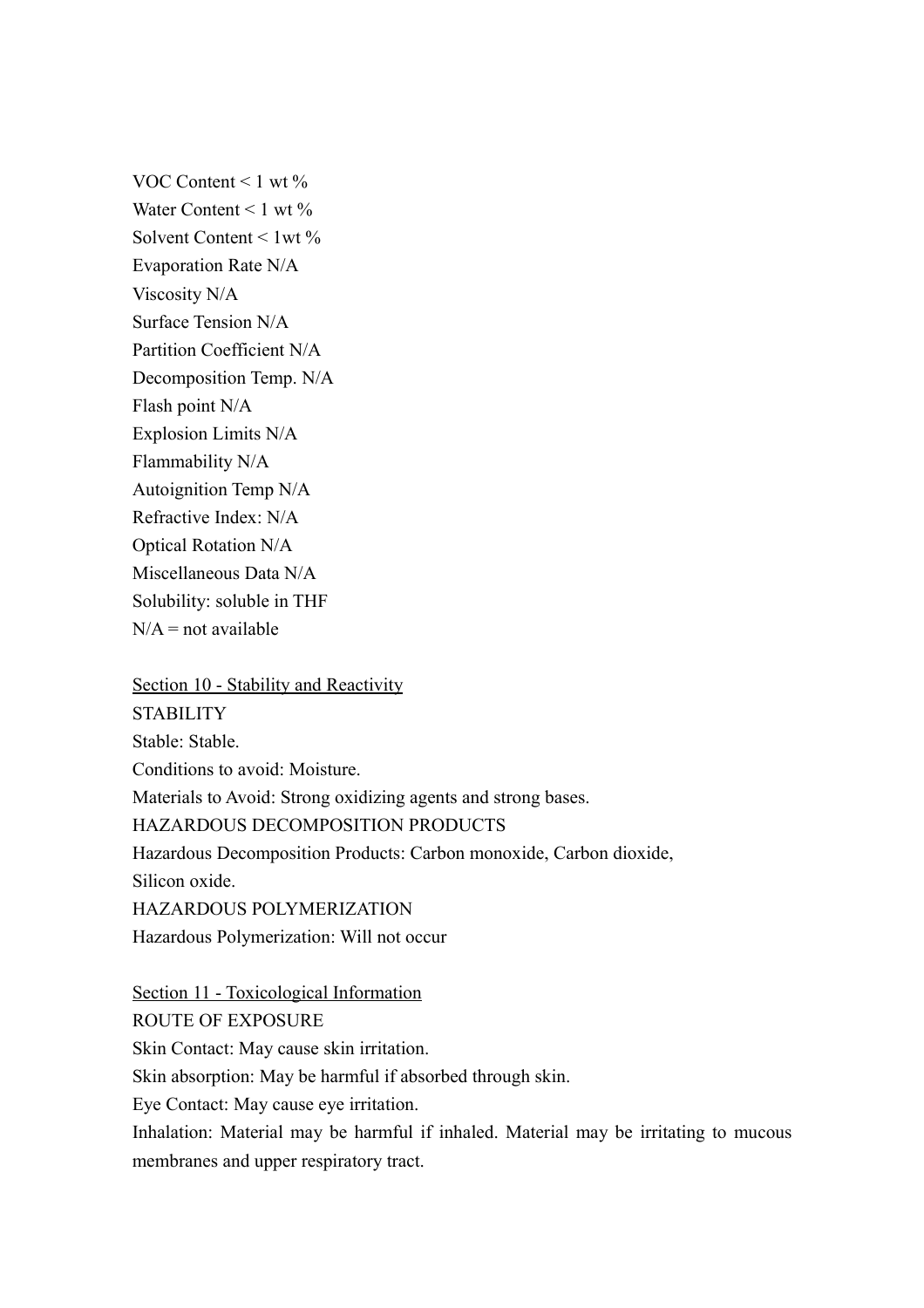Ingestion: May be harmful if swallowed.

SIGNS AND SYMPTOMS OF EXPOSURE

To the best of our knowledge, the chemical, physical, and toxicological properties have not been thoroughly investigated.

Section 12 - Ecological Information No data available.

Section 13 - Disposal Considerations

APPROPRIATE METHOD OF DISPOSAL OF SUBSTANCE OR PREPARATION Contact a licensed professional waste disposal service to dispose of this material. This combustible material may be burned in a chemical incinerator equipped with an afterburner and scrubber. Observe all federal, state, and local environmental regulations.

Section 14 - Transport Information DOT Proper Shipping Name: Combustible liquid, n.o.s. UN# NA1993 Class: Combustible liquid Packing group: Packing group III Hazard label: None PIH: Not PIH

IATA

Non-Hazardous for Air Transport: Non-hazardous for air transport.

Section 15 - Regulatory Information US CLASSIFICATION AND LABEL TEXT US Statements: Combustible NITED STATES REGULATORY INFORMATION SARA LISTED: No CANADA REGULATORY INFORMATION WHMIS Classification: This product has been classified in accordance with the hazard criteria of the CPR, and the MSDS contains all the information required by the CPR. DSL: No NDSL: No